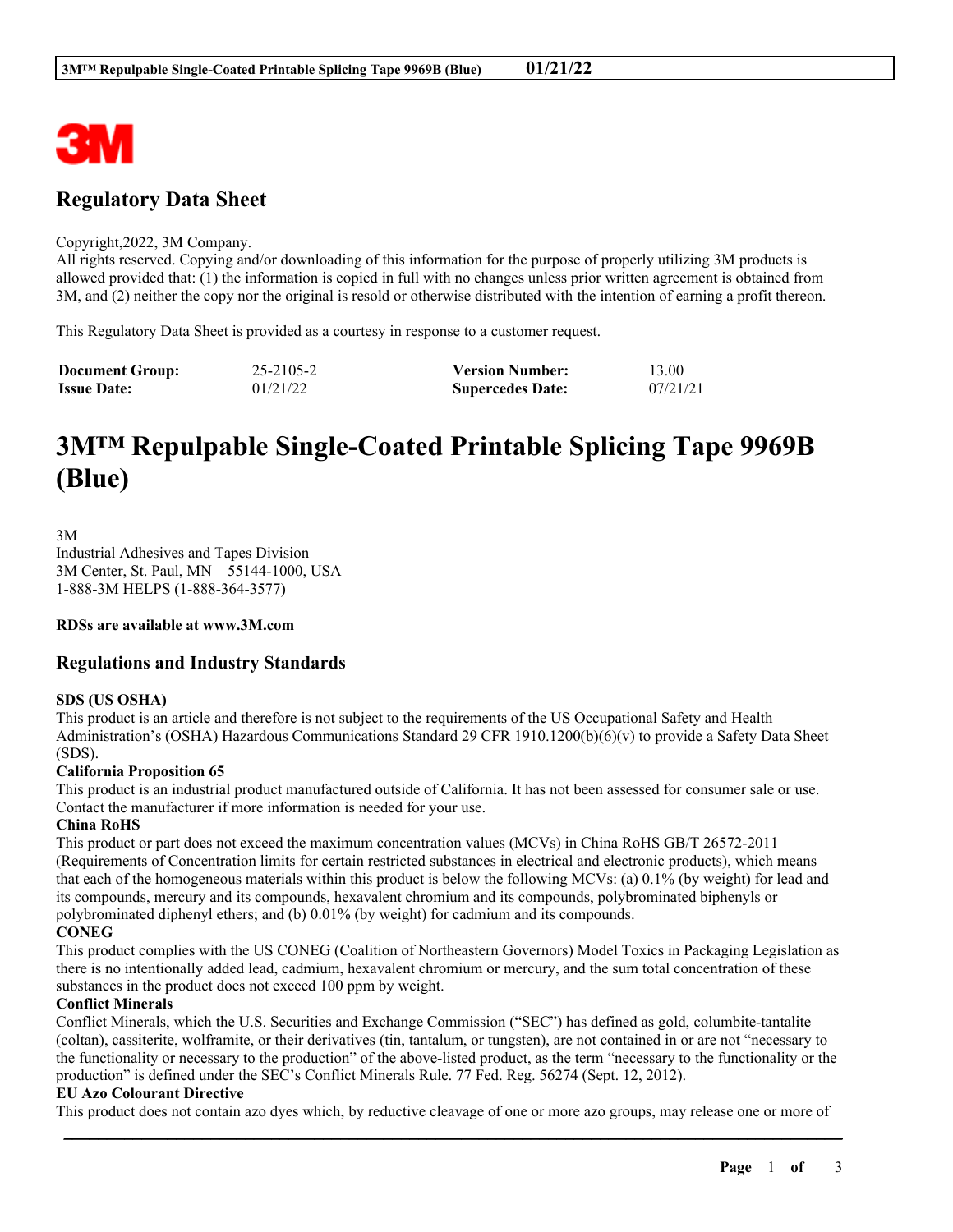the aromatic amines listed in the Appendix I, in detectable concentrations above 30 ppm in the finished article or in the dyes parts thereof, according to the testing method established in accordance with Article 2a of this European Commission Directive 2002/61/EC (2004/21/EC).

# **EU REACH**

This product is an article, without intended release of a chemical substance, under the Regulation No 1907/2006 of the European Parliament and the Council concerning the Registration, Evaluation, Authorisation and Restriction of Chemicals (REACH) (refer to REACH, Article 3(3)). It is not a chemical preparation. Therefore, it is not subject to the (pre)-registration or the registration process. It does not require a safety data sheet.

# **EU REACH**

This product, including any article that the product is composed of, does not contain at greater than 0.1% by weight a Substance of Very High Concern (SVHC) substance identified according to Article 59 of REACH. This declaration reflects the substances on the candidate SVHC list, effective January 2022.

#### **EU RoHS**

This product does not exceed the maximum concentration values (MCVs) set under EU Directive 2011/65/EU (RoHS recast/RoHS 2), as stated in Annex II to that directive. This means that each of the homogenous materials within this product does not exceed the following MCVs: (a) 0.1% (by weight) for lead, mercury, hexavalent chromium, polybrominated biphenyls or polybrominated diphenyl ethers; and (b) 0.01% (by weight) for cadmium.

# **Fluorinated Greenhouse Gas**

A Fluorinated Greenhouse Gas (or F-Gas) listed under Annex I and II of Regulation (EU) No 517/2014 of the European Parliament and of the Council of 16 April 2014 is not intentionally added to the product.

#### **Stockholm Agreement**

This product does not contain Persistent Organic Pollutants (POPs) at or above applicable thresholds per Annexes A, B, and C of the Stockholm Convention, May 2004 and subsequent amendments.

\_\_\_\_\_\_\_\_\_\_\_\_\_\_\_\_\_\_\_\_\_\_\_\_\_\_\_\_\_\_\_\_\_\_\_\_\_\_\_\_\_\_\_\_\_\_\_\_\_\_\_\_\_\_\_\_\_\_\_\_\_\_\_\_\_\_\_\_\_\_\_\_\_\_\_\_\_\_\_\_\_\_\_\_\_\_\_\_\_\_

**Sustainability Advantage: Recycled content**

This product does not contain recycled content.

**TSCA Section 6**

This product is not known to contain 2,4,6-Tri-tert-butylphenol (CAS 732-26-3). **TSCA Section 6** This product is not known to contain Decabromodiphenyl Ether (Deca-BDE) (CAS 1163-19-5).

**TSCA Section 6**

This product is not known to contain Hexachlorobutadiene (HCBD) (CAS 87-68-3).

**TSCA Section 6**

This product is not known to contain Pentachlorothiophenol (PCTP) (CAS 133-49-3).

#### **TSCA Section 6**

This product is not known to contain Phenol, isopropylated phosphate (3:1) (PIP (3:1)) (CAS 68937-41-7).

# **Chemicals and/or Compounds of Interest**

**4,4'-Methylenebis(2,6-Diethylaniline) (CAS 13680-35-8)** : Not intentionally added. **Antimony and (Sb) Compounds** : Not intentionally added. **Aromatic Amines** : Not intentionally added. **Arsenic and (As) Compounds** : Not intentionally added. **Asbestos** : Not intentionally added. **Azocolorants and Azodyes** : Not intentionally added. **Beryllium and (Be) Compounds** : Not intentionally added. **Bismuth and (Bi) Compounds** : Not intentionally added. **Bisphenol A (BPA) (CAS 80-05-7)** : Not intentionally added. **Butyl Benzyl Phthalate (BBP) (CAS 85-68-7)** : Not intentionally added. **Cadmium and (Cd) Compounds** : Not intentionally added. **Chlorinated Paraffins, Short Chain** : Not intentionally added. **Cobalt and (Co) Compounds** : Not intentionally added. **Decabromodiphenyl Ether (Deca-BDE) (CAS 1163-19-5)** : Not intentionally added. **Di(2-Ethylhexyl) Phthalate (DEHP) (CAS 117-81-7)** : Not intentionally added. **Dibutyl Phthalate (DBP) (CAS 84-74-2)** : Not intentionally added. **Diisodecyl Phthalate (DIDP)** : Not intentionally added.